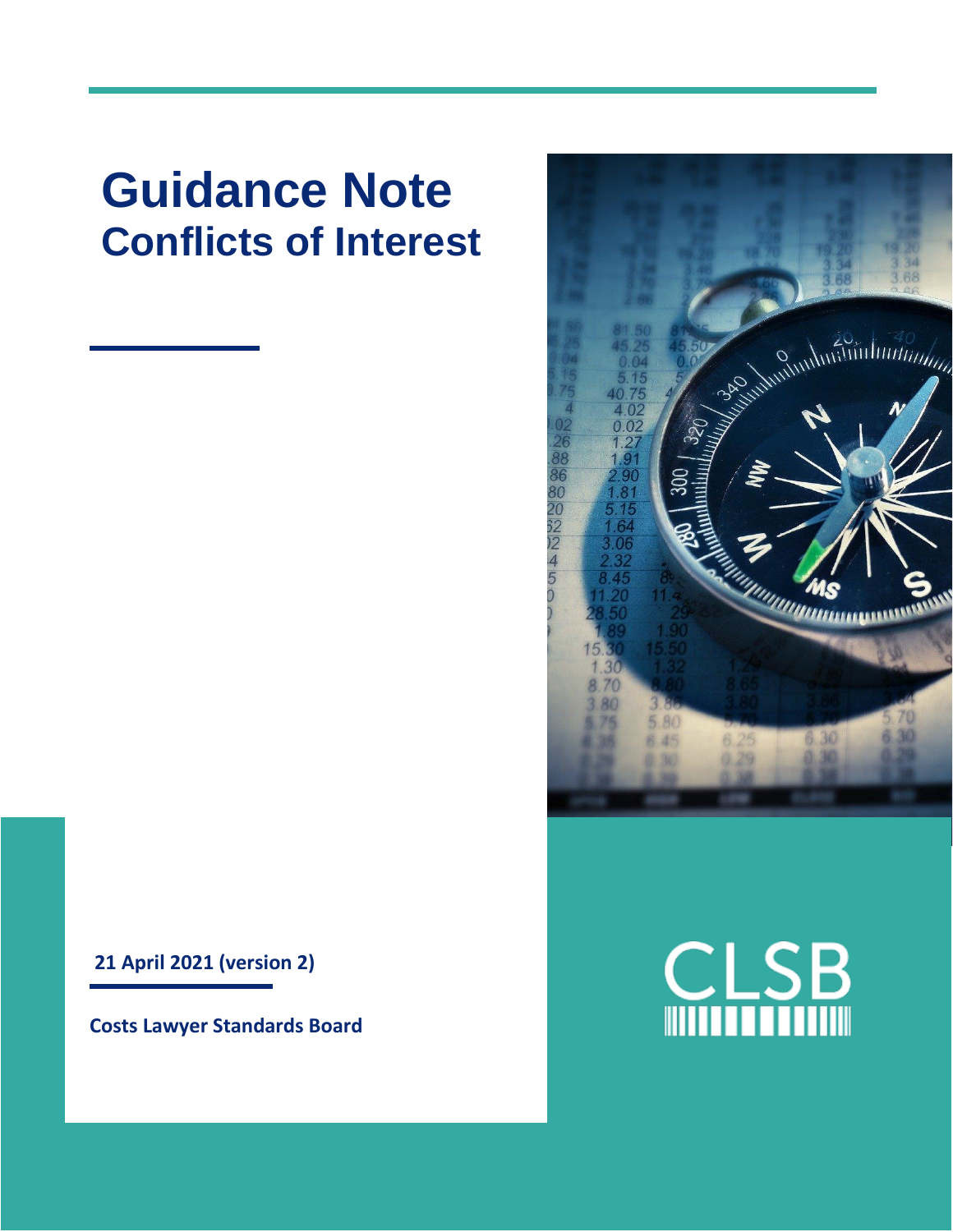This guidance note is intended to help Costs Lawyers recognise and deal with any conflicts of interest that might arise in relation to their clients.

### What are your obligations?

- 1. Principle 1 of the Costs Lawyer Code of Conduct requires you to act honestly, professionally and with integrity in all your dealings and not allow yourself to be compromised.
- 2. Principle 3.1 states: "You must act at all times to ensure the client's interest is paramount except where this conflicts with duties to the court or where otherwise permitted by law. You must decline to act if it would not be in the client's best interests or if that client's interests conflict directly with your own or with those of another client."
- 3. A conflict of interest can arise between:
	- your interests and a client's interests (Own Interest Conflict); or
	- the interests of two or more clients (Client Conflict).

#### Own Interest Conflict

- 4. A Costs Lawyer must not act if there is an Own Interest Conflict. This refers to any situation where your duty to act in the best interests of a client in relation to a matter conflicts with your own interests in relation to that or any related matter.
- 5. If an Own Interest Conflict arises, there are no exceptions to this prohibition against acting. Obtaining your client's consent to act will not change the position. Similarly, advising the client to obtain independent advice will not allow you to continue to act once an Own Interest Conflict has arisen.
- 6. Examples of factors that can give rise to an Own Interest Conflict are set out in the table below. This is not an exhaustive list.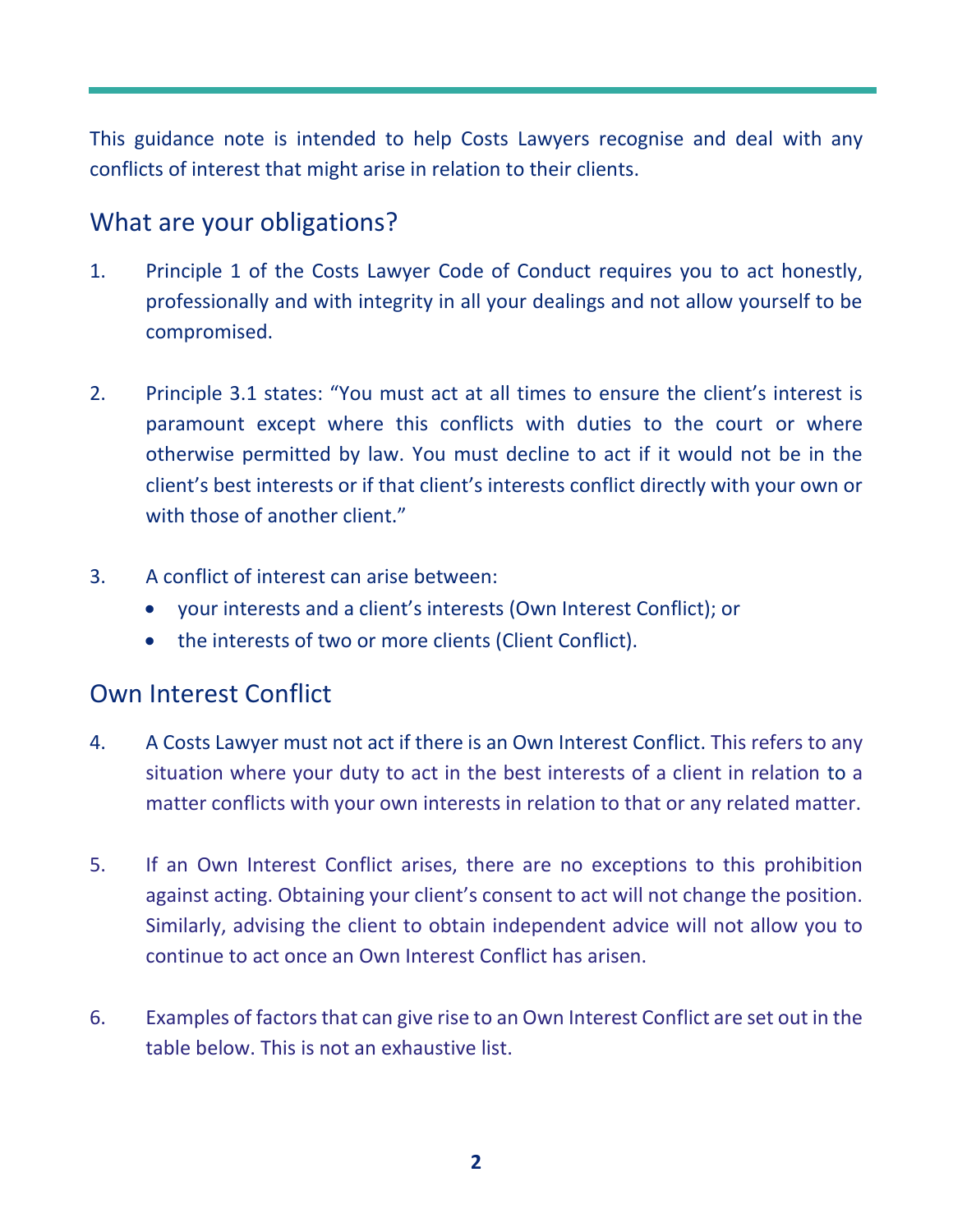| Factor                    | <b>Example situation</b>                                                                                                   |
|---------------------------|----------------------------------------------------------------------------------------------------------------------------|
| A financial               | A client asks you to represent them in costs proceedings                                                                   |
| interest of yours         | against a company in which your spouse/partner owns                                                                        |
| or someone                | shares.                                                                                                                    |
| close to you.             |                                                                                                                            |
| A personal or<br>business | A client asks you to advise on a claim against a relative of<br>yours, a friend of yours, or someone with whom you are     |
| relationship of<br>yours. | involved with in a common financial enterprise.                                                                            |
| Your role as an           | A client asks for advice in relation to a costs dispute                                                                    |
| employee.                 | involving your employer or a fellow employee.                                                                              |
| Your own<br>conduct.      | The wrong advice has been given to the client or the wrong<br>action taken on their behalf, and the client therefore has a |
|                           | potential claim against you. A conflict will not always arise                                                              |
|                           | in this situation (provided you have been transparent with                                                                 |
|                           | the client as to your mistake) but can easily do so. If, say,<br>the client's position in costs proceedings has been       |
|                           | prejudiced by you wrongly advising them not to pursue a                                                                    |
|                           | particular issue, it would be unlikely that you could continue<br>to advise them in those proceedings without a conflict   |
|                           | arising between your interests and theirs.                                                                                 |

7. In relation to your role as an employee, it will normally be assumed that where the client's interests conflict with your employer's interests then they also conflict with your own interests, and you should therefore not act. If you act for a client whose interests conflict with your employer's, there will be a clash between your obligation to fulfil the terms of your employment contract (for example, requirements to share all information with your employer, to further their interests and to act in good faith towards them) and your duty to act in your client's best interests with undivided loyalty.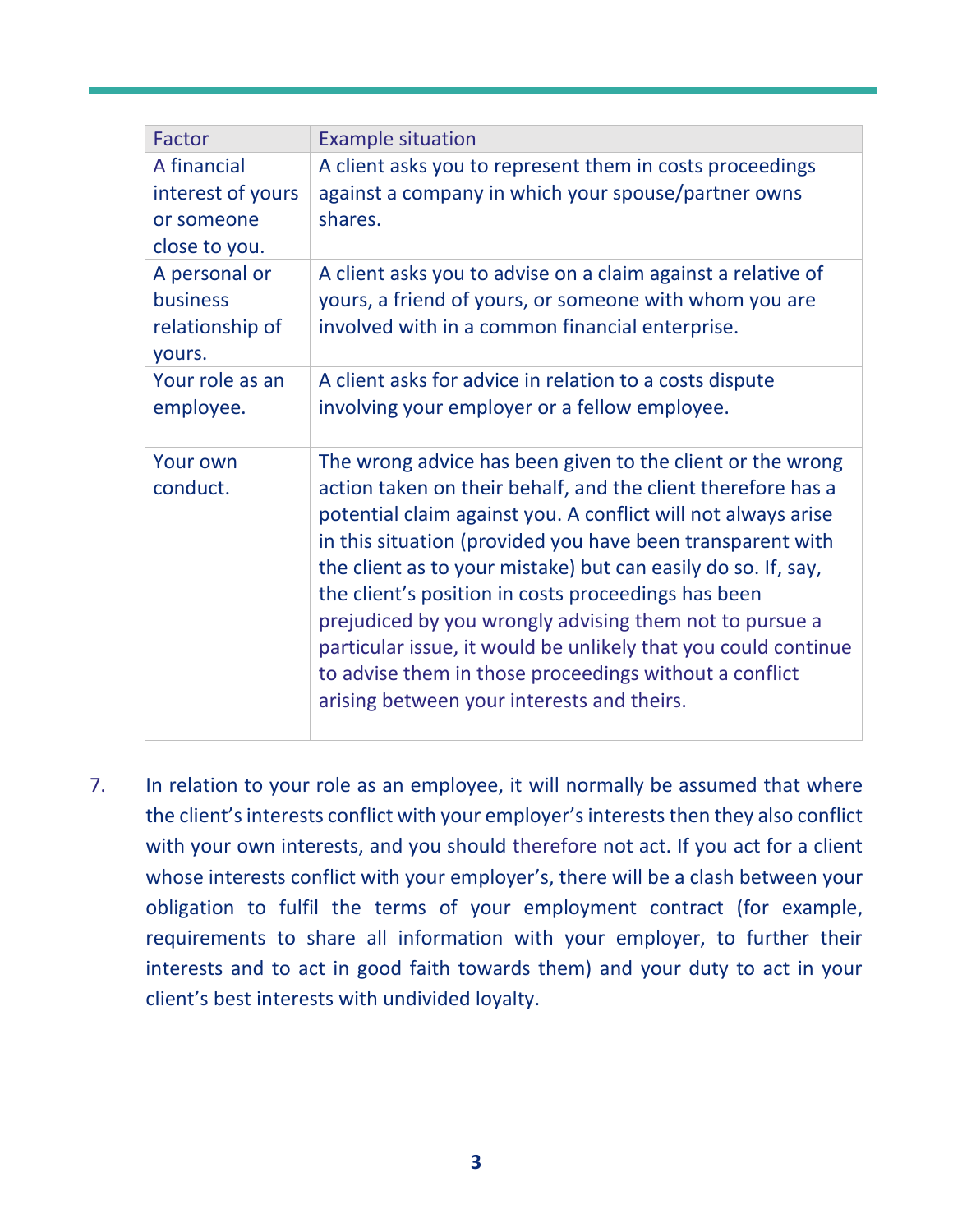## Client Conflict

- 8. The starting point is that you should not act if there is a Client Conflict. This refers to a situation where your separate duties to act in the best interests of two or more clients in the same or a related matter directly conflict.
- 9. In many cases the existence of a direct Client Conflict will be clear cut and you will not be able to act. Examples of such situations include:
	- Providing costs services to opposing parties in a costs dispute or other litigation.
	- Providing costs services to both an instructing solicitor and a third-party funder in negotiating funding terms for the same proceedings.
- 10. However, there will be less clear cut cases, particularly where the interests of two clients are in conflict regarding wider aspects of a matter, but the limited nature of your retainer as a Costs Lawyer means that you are nevertheless able to act for both. Indeed, there might be significant benefits for clients in instructing a single Costs Lawyer.
- 11. For example, the interests of joint defendants to proceedings might be in conflict regarding the apportionment of damages and costs, but those defendants could jointly instruct you in relation to total quantification of costs. As long as you are clear in your client care letter that you are not instructed to advise on the issue of how costs are to be apportioned, then it might well be appropriate to act for multiple parties.
- 12. Similar situations could arise where, for example:
	- A defendant has more than one insurer and there is a dispute as to which insurer is responsible for a claim. The same considerations as above would apply to allow you to act on a limited retainer for the insurers collectively.
	- There is a dispute about how an estate or trust fund is to be distributed, and costs incurred in resolving the dispute and making the distributions are to be paid from the fund. You might be able to advise parties that were in conflict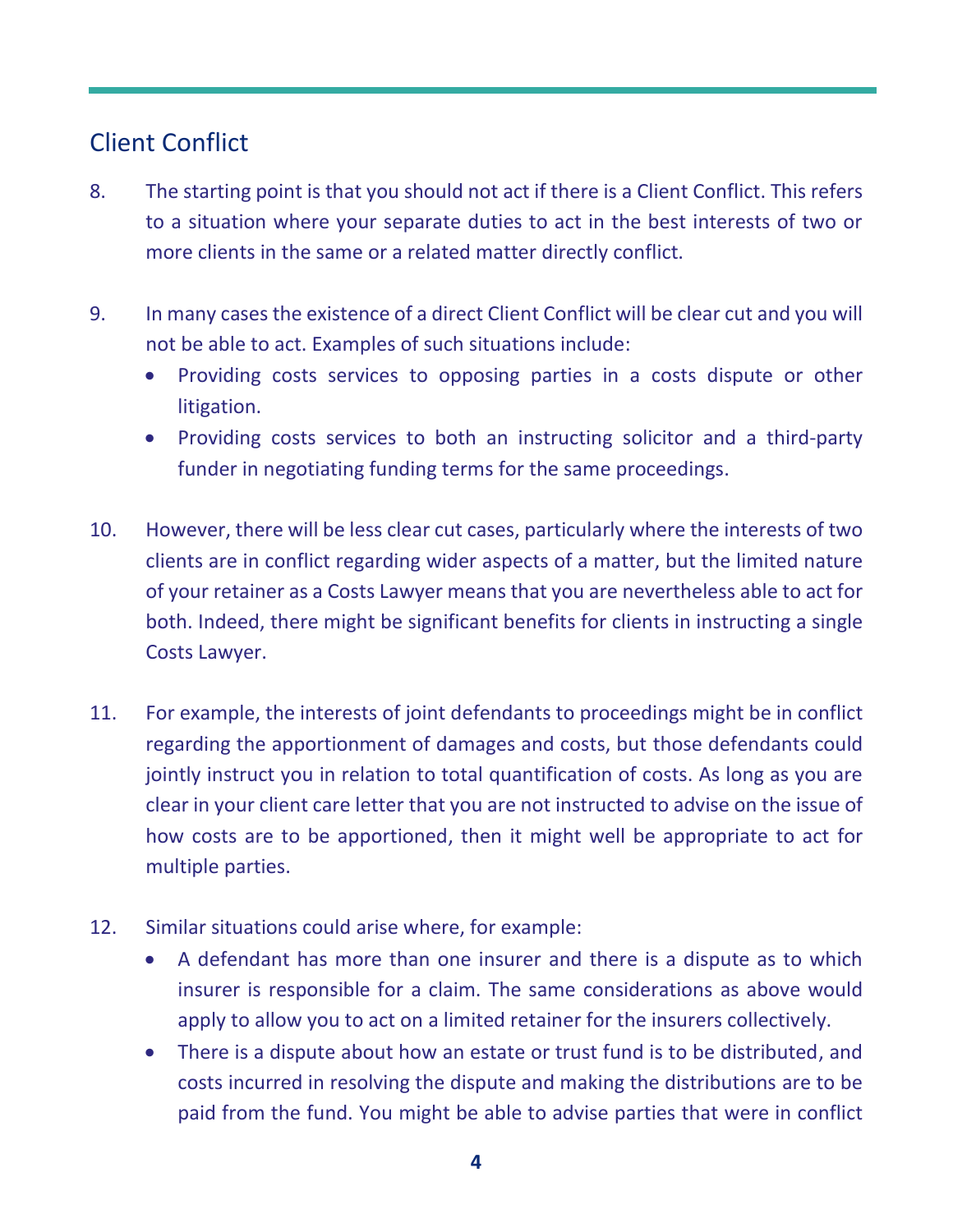during the dispute if the only remaining issue is the level of costs that were properly incurred.

13. In any such case you should be clear with your clients about the nature and terms of the retainer, and what issues are included and excluded.

## Determining whether there is a Client Conflict

14. Whenever you consider that there is a risk of Client Conflict you should ask yourself the following questions:

#### *First, are you able to act independently in all the clients' best interests?*

- 15. You will want to consider factors such as:
	- The amount of negotiation needed between the clients on costs issues. The more there is to negotiate, and the less the clients have agreed in advance, the more likely it is that the clients will need separate representation.
	- Whether there is any imbalance in bargaining power between the clients, or risk of undue duress, such that separate representation or advice is required.
	- Whether you can put measures in place to effectively manage any risk of a conflict arising during the course of a matter.
	- Whether the benefits outweigh the risks of you acting (including the risk of inadvertent disclosure of confidential information).

#### *Second, have you obtained each of the clients' informed consent to act for all of them, including as to what information can be shared between them?*

16. Principle 7.1 of the Code of Conduct is relevant here. It states: "You must keep the affairs of clients or former clients confidential unless disclosure is required or allowed by law or if the client consents in writing to disclosure, having had the consequences of such consent explained to them. You must ensure that your client is able, in your reasonable opinion, to give informed consent to waiving their right to confidentiality."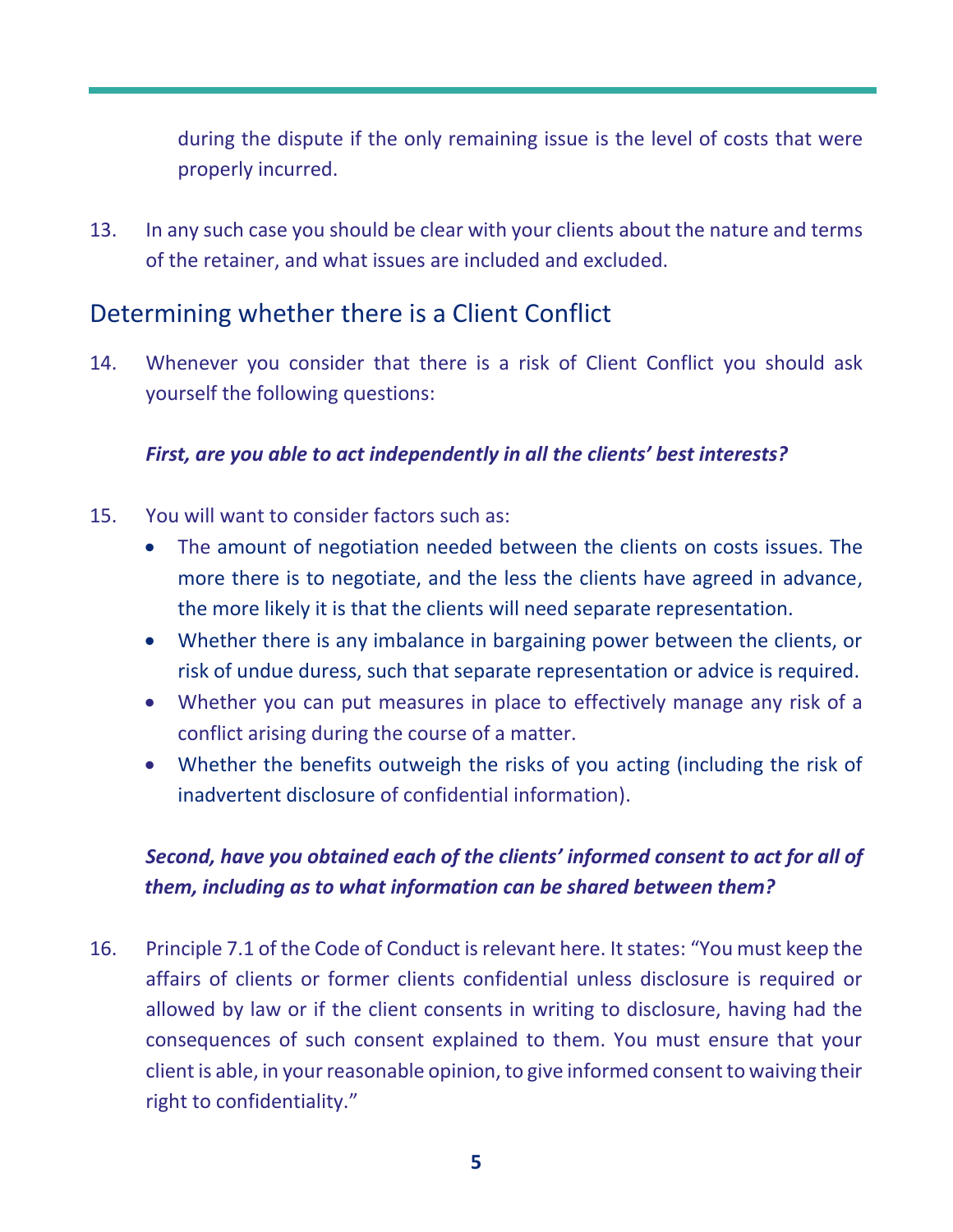- 17. If you are not able to answer both these questions clearly in the affirmative, then you are likely to find yourself acting in conflict, and should refuse to act (or cease acting) for one or more of the clients.
- 18. Note that a conflict can also arise in a related matter. For example, clients may be involved in two sets of proceedings arising out of the same circumstances.

## Costs Lawyers working in SRA authorised firms

- 19. If you work in a firm that is authorised and regulated by the Solicitors Regulation Authority (SRA), you will also be bound by the SRA Code of Conduct for Firms. This Code might prevent you from acting in circumstances where you have no personal Client Conflict (because you are acting for only one client) but where the firm itself has a conflict due to representation of another client by the firm. You should follow the guidance on the SRA website on conflicts of interests in such situations.
- 20. Similar principles will apply if you are employed by a firm that is authorised by one of the other legal services regulators.

#### Costs lawyers working in non-authorised firms

- 21. If you are working in a firm that is not authorised by any of the legal services regulators – such as a partnership or limited company formed by Costs Lawyers – then although you are bound as an individual by the conflict rules in the CLSB Code of Conduct there will be no equivalent firm-wide prohibition.
- 22. Thus, whilst you may be prevented personally from acting for clients A and B whose interests are in conflict, it may be possible for you to act for client A and for someone else in the firm to act for client B.
- 23. However, you will still only be able to act for client A if:
	- You are able to act in their best interests (Principle 3.1).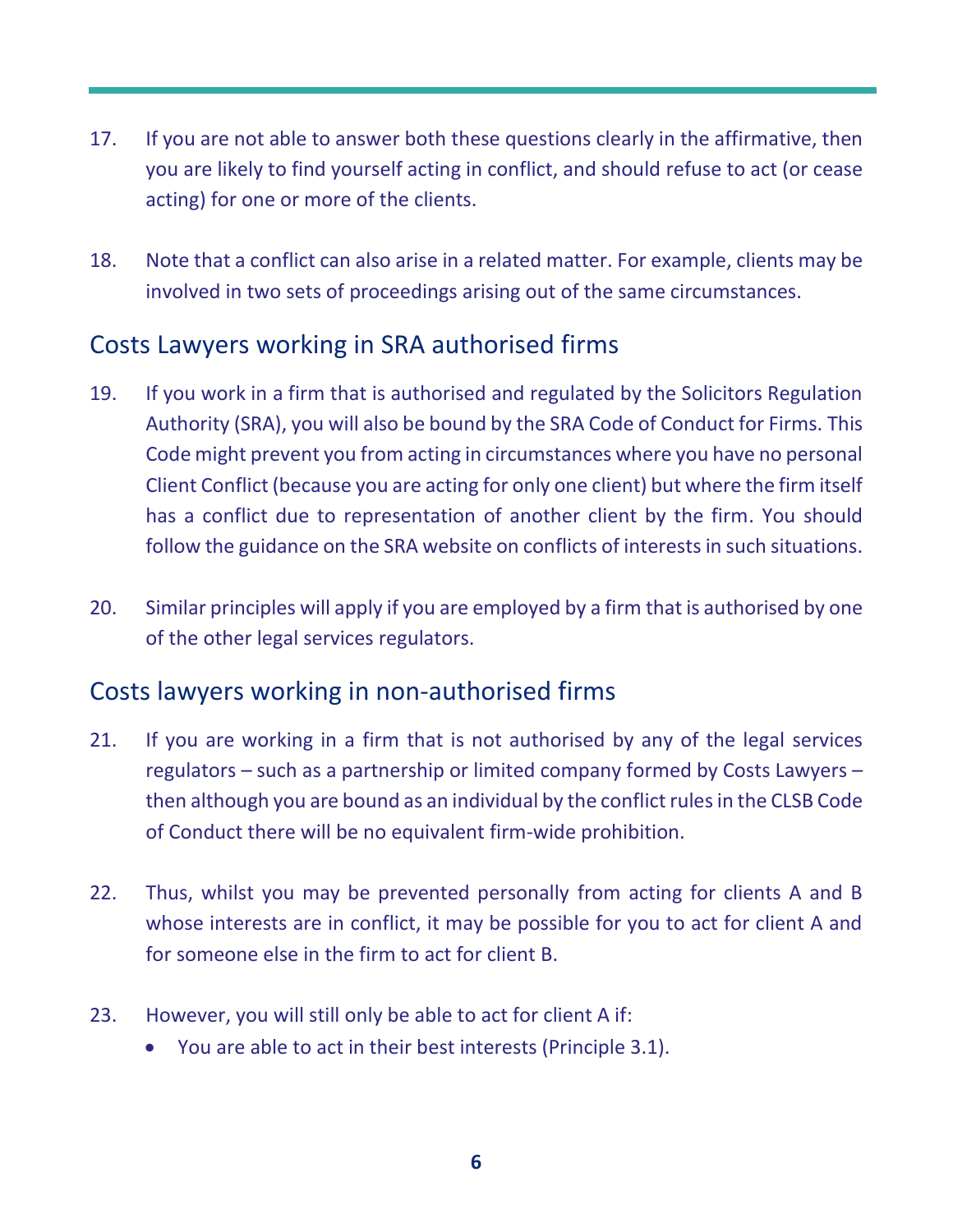- You are able to protect client A's confidential information from client B and from the Costs Lawyer that is acting for client B (Principle 7.1). This will require the use of information barriers within the firm, which will effectively remove any real risk of information exchange. Information barriers might include:
	- systems to identify the potential confidentiality issue;
	- separate teams handling the matters, at all levels including non-feeearning staff;
	- separate servers (and printers) so that information cannot be cross accessed;
	- information being encrypted and password protected;
	- individuals in the firm being aware of who else in the organisation is working on the respective matters so they know who they can and cannot discuss the matter with;
	- appropriate organisational policies and training for staff.
- You are open with the clients about the situation and have obtained their informed consent to act (Principle 1).
- There is no Own Interest Conflict arising from the fact that your firm or employer is acting for the other client. For example, if the relationship with client B is so important to the firm that you cannot in reality act independently for client A.

#### What do we mean in this guidance by the client's informed consent?

24. When this guidance refers to "informed consent", it means that the client must be informed of the risks of you continuing to act for them and the alternatives of seeking separate representation or advice, and must give their consent in that context. You are, of course, entitled to point out any benefits of you continuing to act. The client must also understand the extent to which their confidential information needs to be shared with the other client(s) in order for you to advise all clients properly, and understand the impact of that, and then give their consent where necessary.